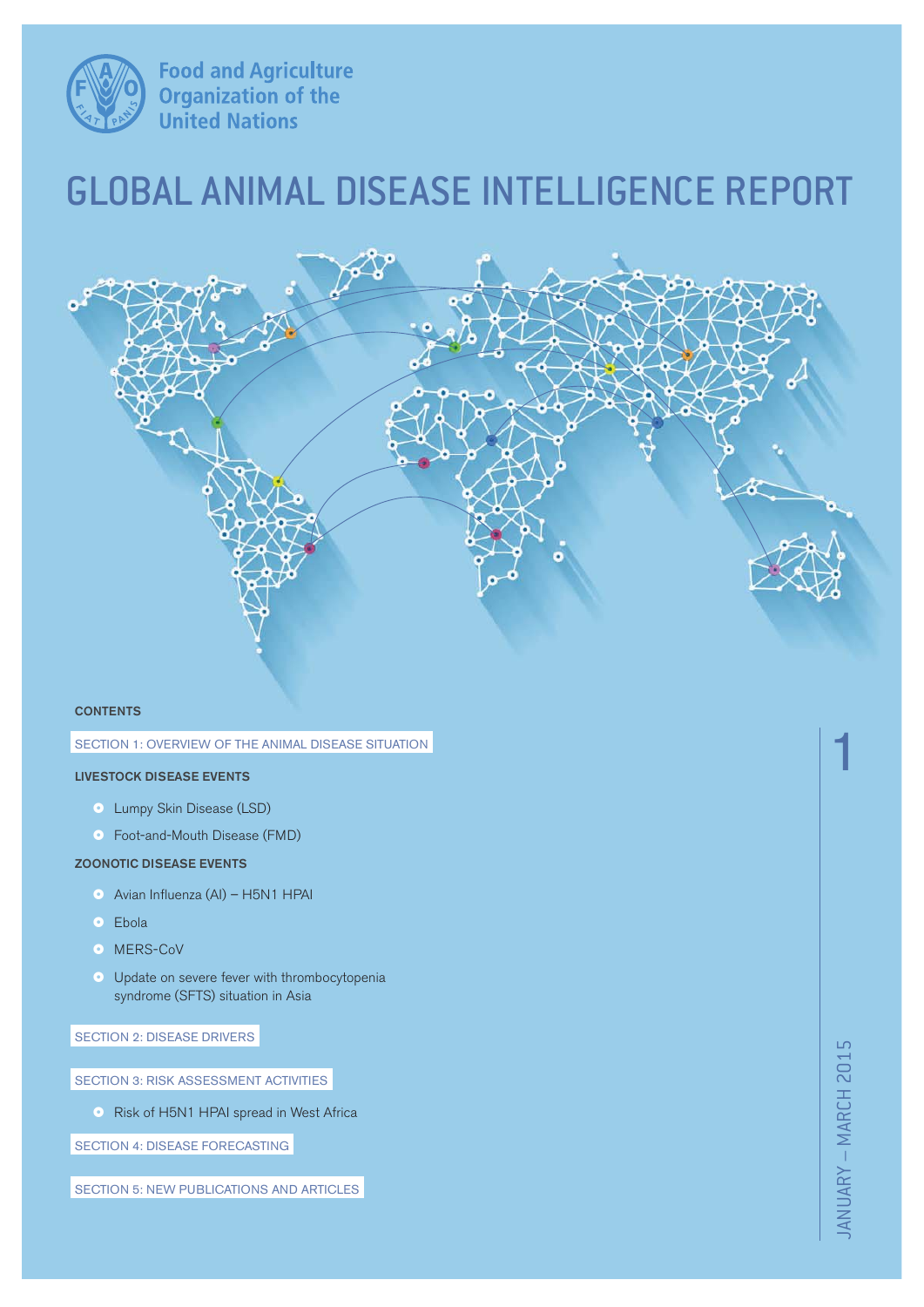# **Summary**

## **Animal disease situation**

From January to April 2015, disease reports from countries in North and West Africa, the Middle East, East, South and Southeast Asia mainly included Foot-and-Mouth disease (FMD) and H5N1 highly pathogenic avian influenza (HPAI) outbreaks, two major transboundary animal diseases of economic concern globally. This period was characterized by continued global spread of various Avian Influenza (AI) subtypes, regional spread of H5N1 HPAI in West Africa and continued regional spread of Lumpy Skin Disease (LSD) in the Middle East. Continuation of the ongoing regional epidemics of Ebola in West Africa and Middle East respiratory syndrome coronavirus (MERS-CoV) in the Middle East was also observed.

## **Drivers of disease emergence and spread**

Slight changes in global meat prices were observed during this period with decreased prices for bovine and ovine meat, and increased prices for pork. Poultry prices did not change. These changes in meat prices may have caused people to move their animals to those areas where prices were lower. Pathogens may have spread as a result of these movements. The reduction in bovine and ovine prices was due to the falling exchange rates of most local currencies relative to the US dollar and oversupply, while the announcement of the opening of European Union-funded aid to private storage for pork resulted in increased prices of those meat products. Countries in Asia celebrated Chinese New Year in February, which usually increases the demand for animal products resulting in more live animal trade and movement. Increased livestock trade and animal movements during festive periods are normally associated with the increased possibility of disease spread (e.g. H5N1 HPAI) in countries such as Viet Nam and China.

## **Risk assessment**

The overall estimated risk probabilities and associated levels of uncertainty for risk of introduction and spread of H5N1 HPAI for each of five countries in West Africa are presented in Table 1. The overall risk of H5N1 HPAI introduction from Nigeria into the five West African countries via the various risk pathways ranged from low to high, with moderate to high levels of uncertainty. The risk of H5N1 HPAI spread within each of the five countries once it has entered was estimated as medium to high with varying levels of uncertainty. The introduction of H5N1 HPAI would have important consequences for the commercial sector as well as for food security in each country (results not shown).

# **Forecasting of potential threats**

Table 2 summarizes the forecasts for April to June 2015 globally based on rapid qualitative risk assessment. The overall infection pressure in the various regions during the upcoming three-month period is considered moderate to high for the following reasons:

- $\bullet$  decreased risk of H5N1 HPAI outbreaks is expected throughout South and Southeast Asia during the next three months, as historically the number of H5N1 HPAI outbreaks decreases during April through June;
- ~ increased risk of LSD spread within the areas in the Middle East, to areas in the Caucasus, Central Asia and Southeast Europe;
- ~ increased risk of spread of FMD serotype O from Algeria to the neighbouring countries of Libya, Morocco and Tunisia, all of which have a history of animal trade with Algeria and have experienced political unrest that has had an impact on veterinary services;
- ~ decreased reports of human cases of MERS-CoV in the Middle East region given the observed seasonality patterns with peaks generally observed during March through April;
- ~ continued human cases of Ebola virus disease in affected countries in West Africa.

2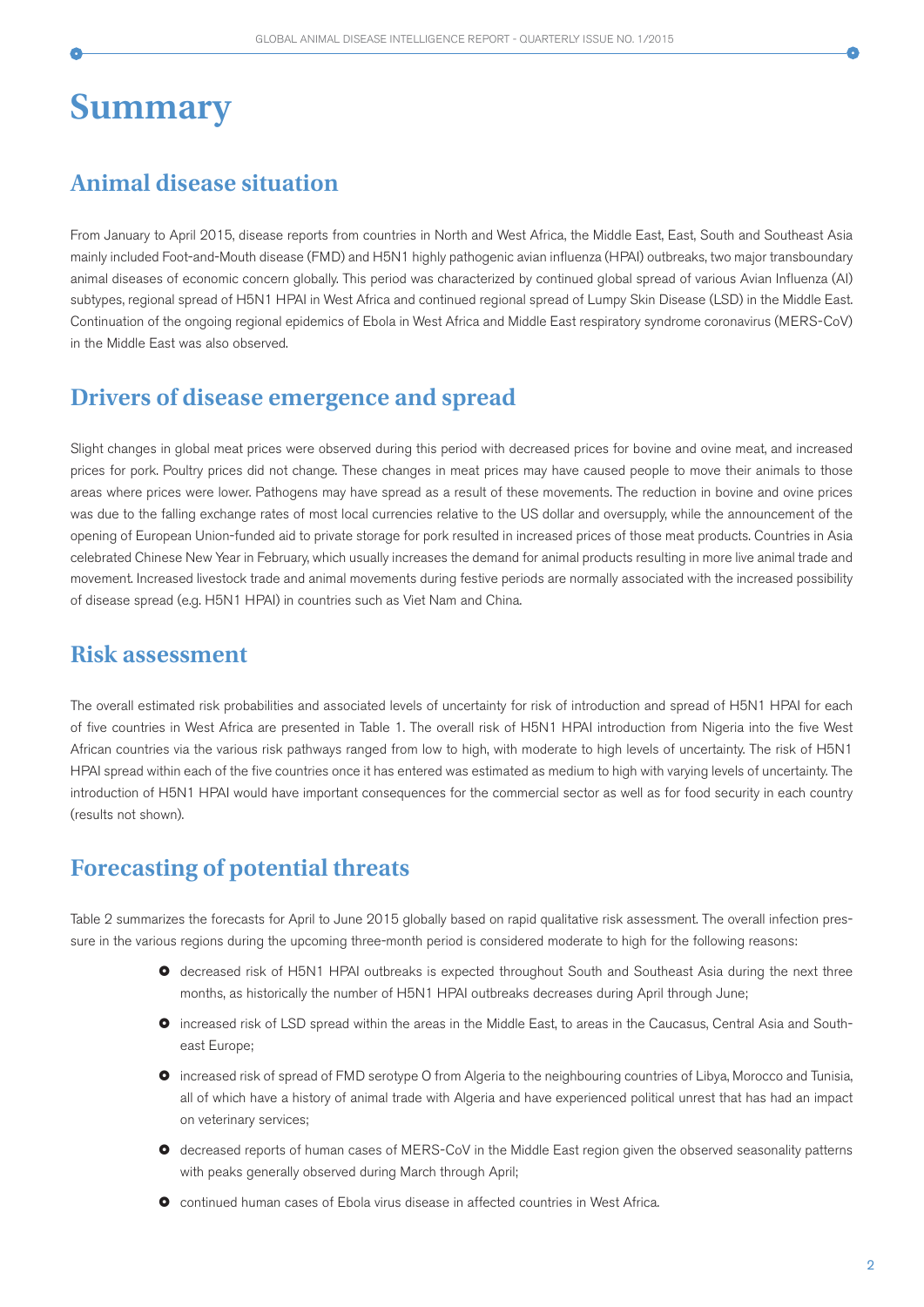# **SECTION 1 Overview of the animal disease situation**

## **Livestock disease events**

## **Lumpy Skin Disease (LSD)**

Between January and February 2015, **Kuwait** reported outbreaks of LSD (November 2014) in dairy cattle in Sulaibiyah, Al Jahrah Governorate. Prior to these reports, LSD outbreaks were last detected in 1991. These current outbreaks in Kuwait are part of the ongoing spread of LSD across the **Middle East** region since the virus was first detected outside of **Africa** in **Israel** in 1989. Up until January 2012, LSD spread to **Bahrain**, **Kuwait**, **Oman**, **Yemen** and **The West Bank**. Since then, LSD has been officially reported in **Palestinian Autonomous Territories** (April 2013), **Jordan** (May 2013), **Israel** (August 2013), **Iraq** (March 2014), **Egypt** (May 2014), **Turkey** (May 2014), **Azerbaijan** (October 2014), **Lebanon** (October 2014) and **the Islamic Republic of Iran** (November 2014).

Possible routes for the introduction of LSD virus into Kuwait in November may have been mediated by wind-carrying vectors such as stable flies (Stomoxys calcitrans) from neighbouring infected countries or the importation of live animals. The disease could also have been introduced via infected/contaminated flies entering Kuwait on board ships with animal consignments from the Horn of Africa; however, this represents a relatively low risk because of the short survival time of LSD virus in insects. These possible routes of LSD introduction into Kuwait need to be further investigated in light of disease occurrence in neighbouring countries, particularly Iraq and the Islamic Republic of Iran.

#### **Figure 1**. LSD outbreaks reported in Middle East (2013–2015)



### **Foot-and-Mouth Disease (FMD)**

In **Asia**, the **Republic of Korea** continued to report FMD outbreaks, after initial confirmation in July 2014. Between January and March 2015, 157 outbreaks of serotype O were reported in different cities/ counties, primarily in pig farms (153 in swine and 4 in cattle). The current outbreaks are different from the previous outbreaks of 2010 and 2011, which affected multiple species including cattle (97), pigs (55) and goats (1). The current outbreaks have since spread to seven (41 percent) out of 17 provinces of the country (see Figure 2a).

In **Africa**, **Algeria** continued reporting FMD serotype O outbreaks. A total of 429 outbreaks have been detected, affecting 30 (63 percent) provinces out of 48, mostly in the northern part of the country since July 2014 (see Figure 2b). Nine new outbreaks were recorded in livestock (cattle, sheep and goats) between January and March 2015. FMD outbreaks were also recorded in Tunisia until October 2014.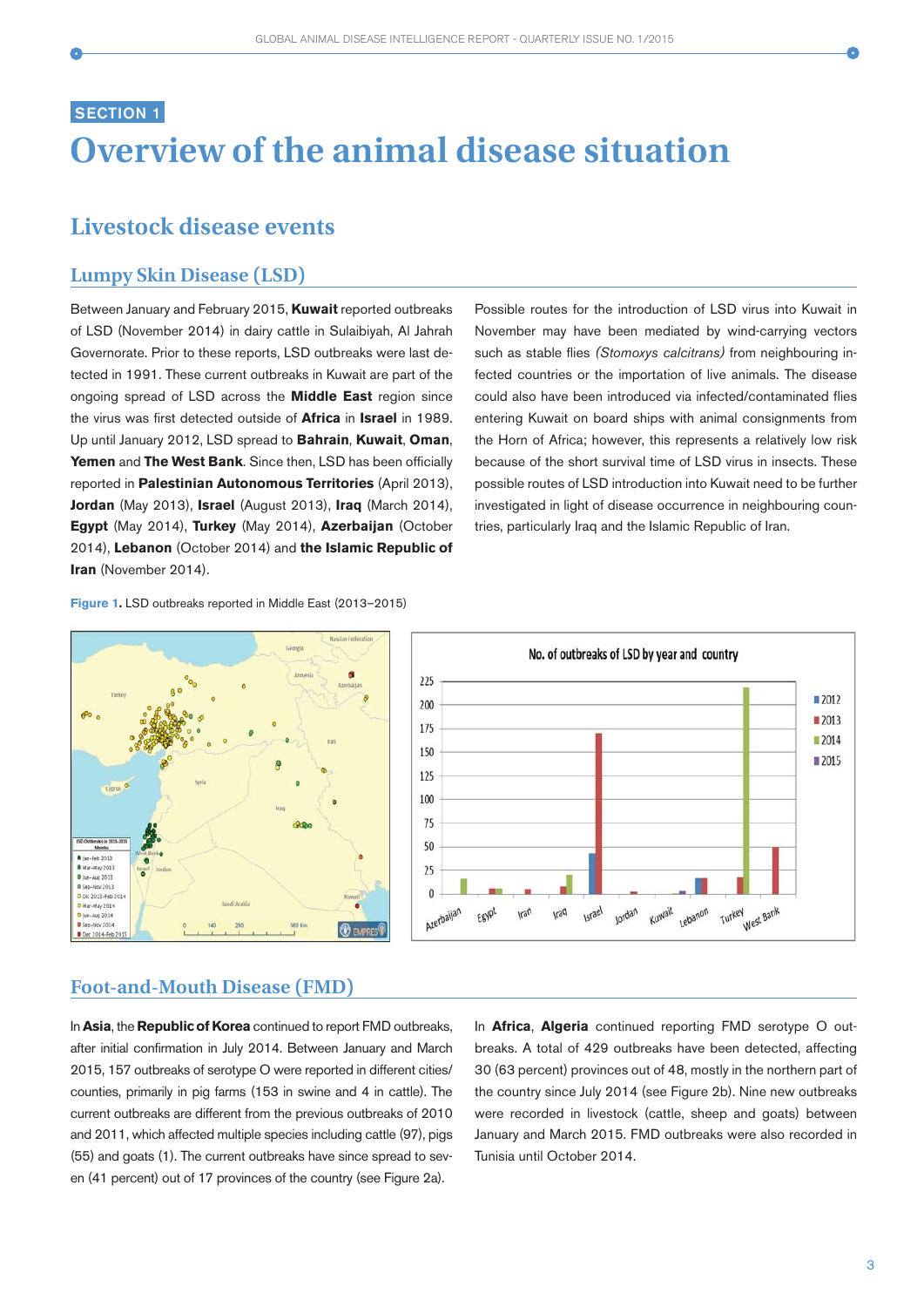

O Domestic, last 2 months

O Domestic, last 3 months

O Domestic, over 3 months

## **Zoonotic disease events**

Dec 2014 - Jan 2015

Jul - Nov 2014

### **Avian Influenza (AI) – H5N1 HPAI**

H5N1 HPAI has spread to **Africa** (Burkina Faso, Libya and Nigeria), the **Middle East** (Israel and The West Bank) and **Eastern Europe** (Bulgaria and Romania), while outbreaks continued in countries in Asia where the disease is endemic.

**Burkina Faso** officially confirmed the incursion of H5N1 HPAI in poultry (for the first time since 2006) in February 2015 and additional outbreaks during March 2015. Thus far, four outbreaks have occurred in two provinces (Kadiogo and Sanguie) affecting poultry (chickens, Guinea fowls, ducks and turkeys) with 100 percent mortality within affected farms/premises.

**Nigeria** officially confirmed the incursion of H5N1 HPAI in poultry (for the first time since 2008) in early January. Thus far, outbreaks have occurred in 18 out of 33 provinces across Nigeria affecting primarily medium-sized farms (5 000 - 10 000 birds). Nearly 1 400 000 birds have been depopulated (death + culling) in 425 farms (including 10 live bird markets) and 1 zoological garden.

**Libya** reported one outbreak of H5N1 HPAI during February.

Since December 2014, **Egypt** has reported an increased number of outbreaks/detections of H5N1 HPAI virus in poultry compared

to previous months and to the same period in previous years. Between 1 December 2014 and 31 March 2015, 443 outbreaks in poultry were observed in Egypt, while between 1 December 2013 and 31 March 2014 there were only 60. The outbreaks were detected through both passive and active surveillance efforts and the Community Animal Health Outreach system in place since 2006.

Additionally, a significant increase in H5N1 human cases was observed in **Egypt**. As of 31 March 2015, 336 confirmed human cases have been reported in Egypt since 2006 114 were fatal and at least 290 cases had contacts with domestic poultry. From 1 November 2014 to 31 March 2015 (see Figure 3), 155 cases were confirmed (representing 46.1 percent of the total confirmed cases) with 32 deaths. Compared to similar periods during previous years, the number of human cases observed represents a four-fold increase in case numbers.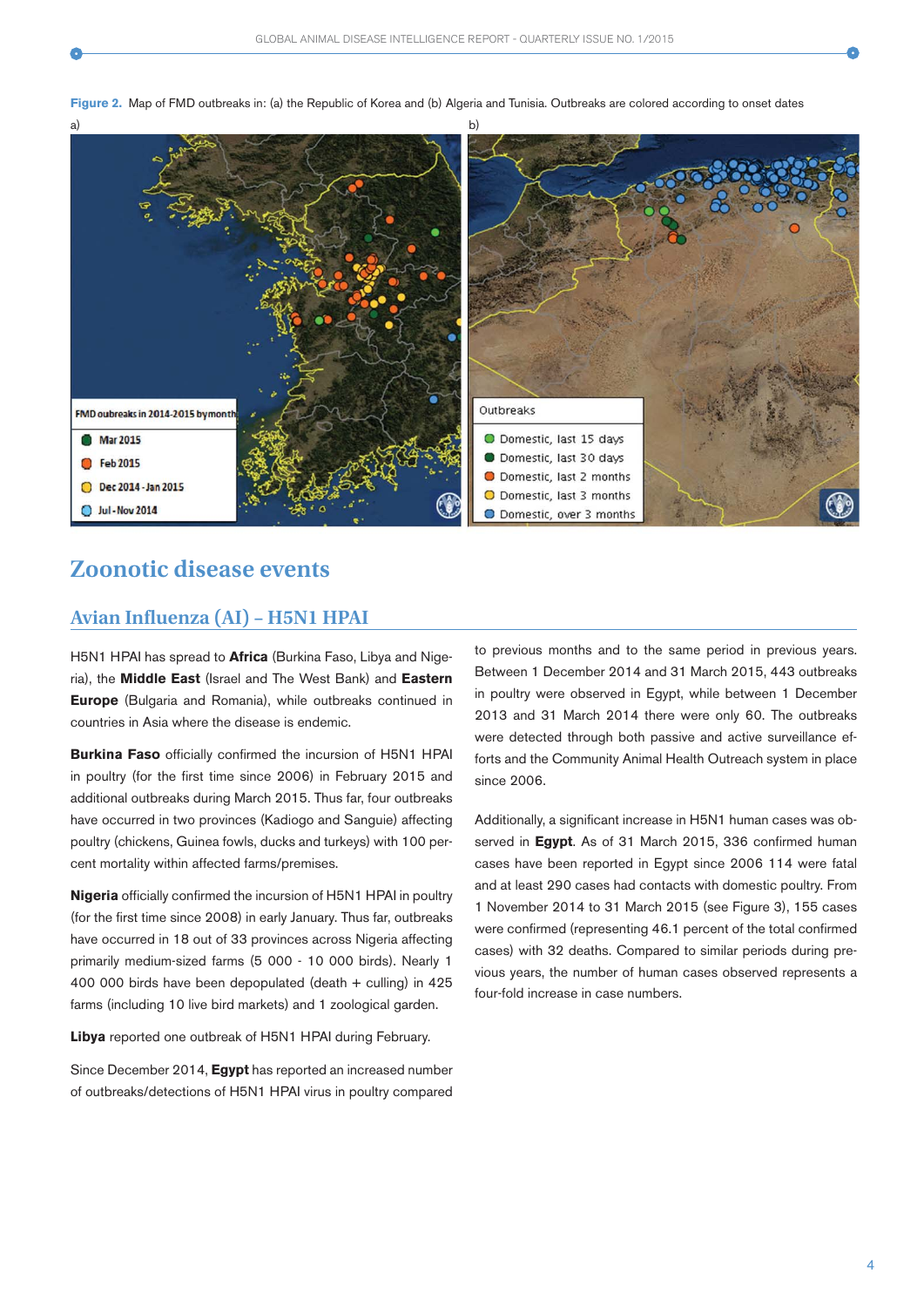





Between December 2014 and March 2015, several dead wild birds were found near the Black Sea in **Bulgaria** (Burgas and Silistra region) and in **Romania** (Constanta region); additionally, one commercial poultry farm was reported infected in Burgas region in Bulgaria.

New incursions of H5N1 HPAI outbreaks were reported in the **Middle East**, affecting **Israel** and **The West Bank** and **Gaza Strip**. Previous outbreaks occurred in Israel and The West Bank, three and four years ago, respectively.

Genetic sequencing revealed that the isolates from the Israeli outbreaks are almost identical (99 percent similarity) to the Egyptian poultry viruses isolated in 2013 and 2014.

In **Asia**, five countries reported H5N1 HPAI outbreaks during the period; **India** reported new poultry outbreaks in Kerala State, a continuation of those that began in the southern part of the country in November 2014. **China** continued to report H5N1 HPAI in poultry in Jiangxi and Xizang provinces. Positive findings in wild birds and captive tigers were detected in Henan and Guangxi provinces, respectively.

## **Other Avian Influenzas (AI)**

A diversity of non-H5N1 influenza virus subtypes associated with disease outbreaks in poultry and wild birds were reported in **Asia**, **Europe** and the **Americas** during the reporting period (see Figure 4).

**Figure 4.** Map of relevant AI events in animals and humans reported globally (January–March 2015)

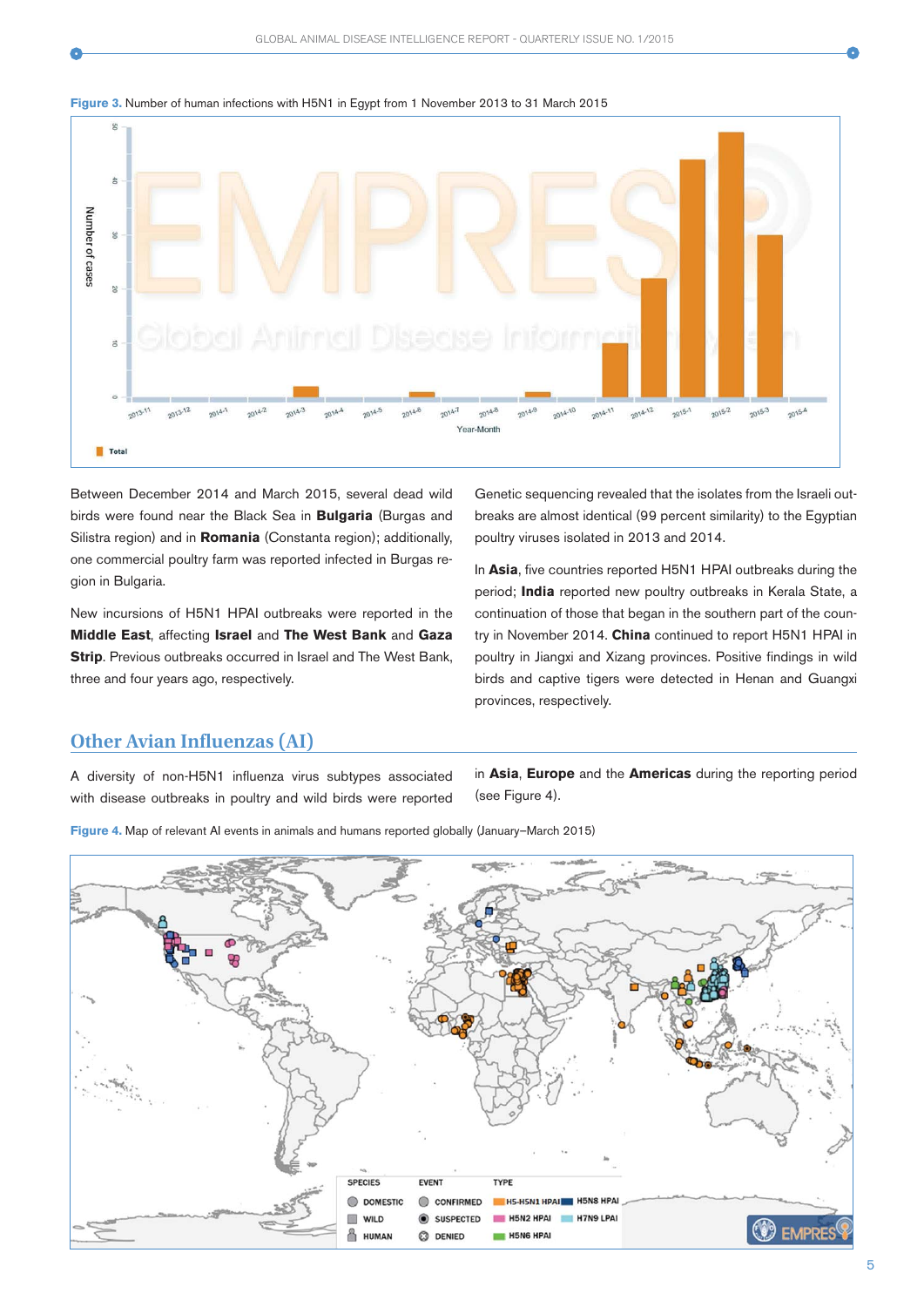In **Asia**, H5N3, H5N2, H5N6 and H5N8 HPAI in poultry were reported in **China** (mainland and in Taiwan, Province of China), while **Japan** and the **Republic of Korea** reported H5N8 HPAI and Viet Nam reported H5N6 HPAI. **China** continues to report human cases of infection with H5N1 HPAI (4 new cases, 1 death) and H7N9 LPAI (167 new cases, with almost 7 deaths). Two imported cases (ex-China) were detected for the first time in Canada in January 2015. Two people returning to British Colombia from travel to China presented mild symptoms of H7N9 infection.

In **Europe, Germany, Hungary and Sweden** have reported HPAI H5N8 in poultry and wild birds in the period covered in this report. Since November 2014, five outbreaks of H5N8 HPAI were reported in poultry in Germany (northern part of the country) and one in Hungary. HPAI H5N8 infection was also reported in wild birds (swans), including captive birds (white storks), and in Germany and Sweden.

In **America**, the **United States of America**, from January 2015, has reported cases of H5N2 (33) and H5N8 HPAI (15) in wild

and domestic birds in several states: Arkansas, California, Idaho, Kansas, Minnesota, Missouri, Montana, Nevada, Oregon, South Dakota, Utah, Washington and Wyoming.

In **Africa**, in **Egypt**, on 10 February 2015, the Ministry of Health and Population of Egypt reported a human case of AI H9N2 detected by the routine national surveillance system in Aswan Governorate. H9N2 virus has been detected in the Egyptian poultry sector since 2011, but the case mentioned above is the first human case in the country. The case had a history of contact with backyard poultry which were apparently healthy. H9N2 was detected in poultry in Egypt for the first time in 2011. From December 2014 to January 2015, 24 H9N2 isolates obtained from 23 chickens and 1 quail (20 from farms and 4 from markets) were sequenced. Phylogenetic analysis of the HA gene showed that the isolates fall into one group with Egyptian H9N2 viruses isolated between 2011 and 2014. However, some of them form a new subcluster.

overall number of cases (including confirmed, suspected and probable cases) and deaths at 31 March 2015 was: 25 213 and 10 460, respectively. In the three most affected countries, the reported number of cases is 25 178 with 10 445 deaths. The total number of confirmed and probable cases is similar in males and females. Compared with children (people aged 0 to 14 years) and adults aged 45 and over, people aged 15 to 44 were approximately three times more likely to be affected. See Figure 5.

### **Ebola**

In **West Africa**, Ebola virus continued to spread within the three most affected countries (**Guinea**, **Liberia** and **Sierra Leone**) where 4 466 confirmed cases and 2 225 deaths were registered during this reporting period, showing a decrease in virus transmission (mainly in Liberia). Incidence in Guinea has continually fluctuated while in Liberia and Sierra Leone the reductions have been more consistent. The World Health Organization (WHO) declared Mali free from the disease on 18 January 2015. The

**Figure 5.** Confirmed, probable and suspected EVD cases worldwide

**Cases and Deaths** Data up to 29 Marc Cases Death 3492 Guinea 2314 9712 Liberia 4332 11974 Sierra Leone Mali  $n \infty$  $\frac{20}{8}$ Nigeria Senegal  $\frac{1}{2}$ Spain **United Kingdom United States of America**  $\frac{4}{1}$  $25213$ Total 10.460 Copyright World Health Organization (WHO), 2015

Source: WHO, 2015

### **MERS-CoV**

**Oman**, **Qatar** and **Saudi Arabia** continued to report human cases of MERS-CoV in the Middle East during the reporting period. **Oman** reported an additional case that had contact with a

previously confirmed case, and **Qatar** reported two new cases. **Saudi Arabia** reported 143 new infections, increasing its case total to 973 and 422 deaths. Since April 2012, 5 cases and 3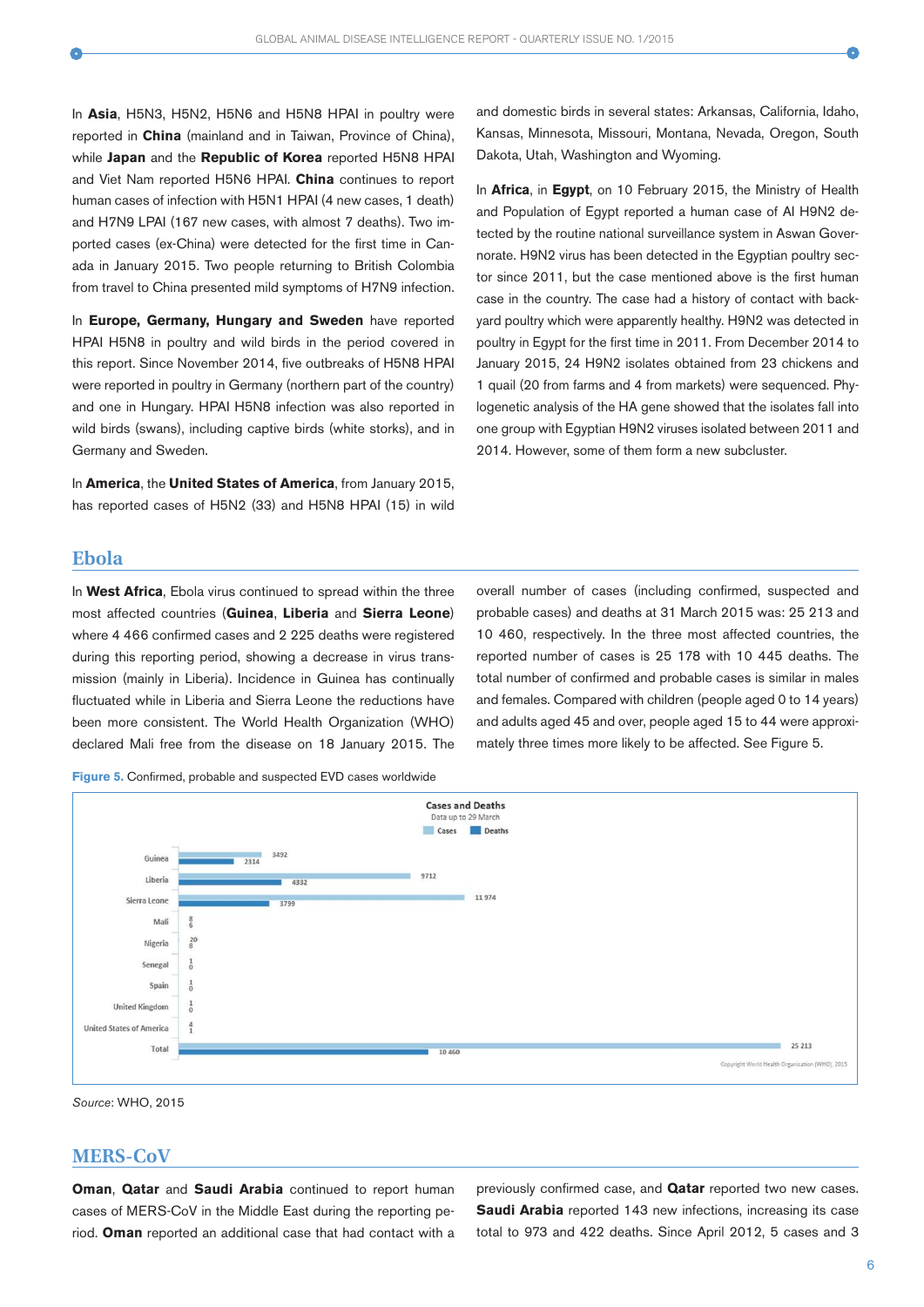deaths were reported in Oman, while 12 cases and 5 deaths were detected in Qatar. Two additional imported cases were reported in **Germany** and the **Philippines**, involving patients who felt ill after returning from travel to the Middle East countries.

Between April 2012 and March 2015, 1 105 human infections with MERS-CoV and 456 associated deaths were reported globally, mainly in the Middle East. Camels are thought to be the source of virus to humans, but no studies have conclusively substantiated this hypothesis. Results from a recently published article (April 2015, Emerging Infectious Diseases Journal), suggested that transmission of MERS-CoV virus from dromedaries to humans is rare. Serum samples taken from 191 persons in Saudi Arabia (with varying levels of exposure to an infected local dromedary camel herd) tested negative for antibodies to MERS-CoV.

### **Update on the severe fever with thrombocytopenia syndrome (SFTS) situation in Asia**

**Eastern Asia**: In February 2015, the Ministry of Health and Welfare reported possible human-to-human transmission of severe fever with thrombocytopenia syndrome (STFS) among medical personnel in the **Republic of Korea**. Prior to this event, China reported human-to-human transmission (due to blood and direct contact among humans). SFTS virus belongs to Bunyaviridae, Phlebovirus. This virus is transmitted by ticks (Haemaphysalis longicornis) which are distributed across a number of countries in Asia (China, Japan and the Republic of Korea), Australia and New Zealand. Before 2009, SFTS was an unknown disease involving severe fever and thrombocytopenia in China. In 2011, after two years of investigation, the disease was identified as SFTS. Between 2011 and 2012, SFTS virus infection was confirmed in 2 047 humans in China, and in 2013 the virus spread to Japan and the Republic of Korea. Clinical signs in humans include fever, vomiting, diarrhoea and anorexia. Over 95 percent of patients show thrombocytopenia, and most show lymphopenia, lymph node enlargement and haemorrhage. A number of species such as cattle, goat, sheep, pig, dog and poultry (chicken) are considered as an intermediate reservoir of the virus. There is currently no specific antiviral agent or vaccine, and patients are treated using symptomatic therapy.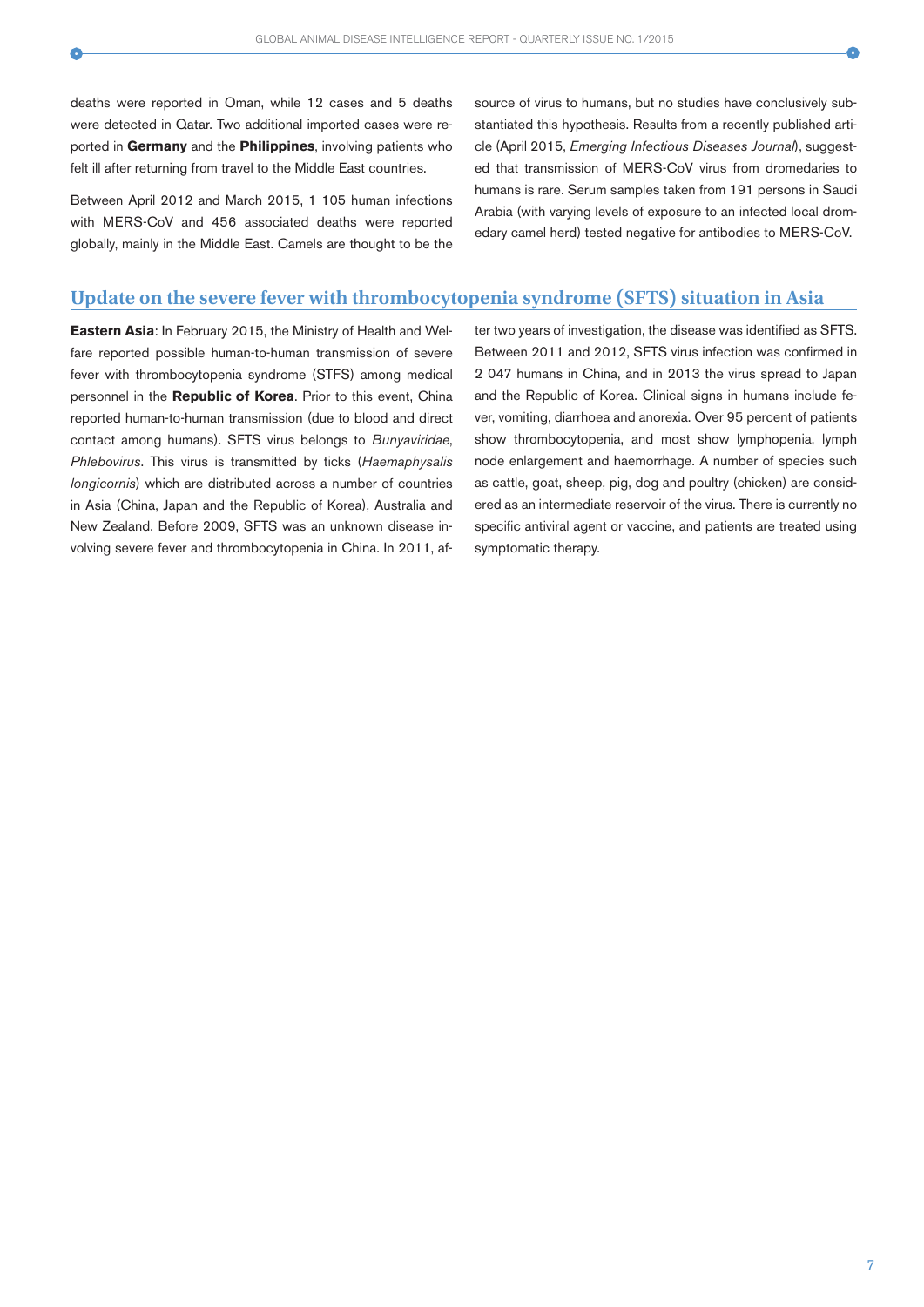# **SECTION 2 Disease drivers**

Well-known factors/drivers that influence the dynamics of animal and zoonotic diseases globally include changes in agro-ecology, human behaviours and movements (including animals), intensification in interfaces with wildlife species, and climate change, among others. This section describes briefly the observed changes in major drivers that could have influenced the pattern of disease observed during this reporting period. Given the complex nature of the interaction between drivers and disease occurrence, this section does not attempt to provide proof of association or causation, but tries to highlight some key disease risk factors globally.

**Agro-ecological drivers:** The observed changes in **climatic** conditions globally related to **rainfall** and **temperature** observed during the reporting period are presented in Figure 6 and described **here**. Conditions related to rainfall and temperature are known to affect pathogen survival in the environment and disease vector behaviour. High temperatures and heavy seasonal rainfall as well as the presence of water (i.e. flooding, rivers etc.) are generally associated with an increase in blood-feeding arthropods which may increase the likelihood of transmission and occurrence of vector-borne diseases such as LSD, Rift Valley fever and tripanosomiasis in areas where these diseases are endemic. The persistence and stability of AI viruses are increased as the result of low temperatures and high relative humidity. Additionally, wild bird migration patterns and their ability to spread diseases like H5N1 may be impacted by climatic changes and by alterations in migratory pathways.

The occurrence of heavy rains since January resulted in extensive flooding in Madagascar, Malawi and Mozambique while abnormal dryness persisted in many regions of **southern Africa, central** and **northern Ethiopia** and **northern areas** of the **United Republic of Tanzania**. Overall, dryness was observed in **West Africa** during April, except for coastal areas. The observed El Niño Southern Oscillation (ENSO) conditions were weak but positive, implying low-risk conditions for the occurrence of Rift Valley fever or other vector-borne diseases in **Africa** during the reporting period.

The first quarter of 2015 was the warmest period on record across the world's land and ocean surfaces, at 0.82°C (1.48°F) above the twentieth century average, surpassing the previous record of 2002 by 0.05°C (0.09°F). The average global land surface temperature was also a record high for the January–March period, at 1.59°C (2.86°F). Most of Europe (including Scandinavia), Asia, South America, eastern Africa and western North America were much warmer than average particularly in the western United States, northwestern Russia, parts of south central China

and an area of northeastern Australia. Central India, southeastern Mauritania, central Mexico and eastern Canada were cooler than average. Part of northeastern Canada was much cooler than average. Further details can be found here.

Abnormally high temperatures during January 2015 as well as low rainfall levels were predominant in Central Asia. In the Middle East, including Kuwait and surrounding areas, the conditions were similar. The observed conditions of low rainfall and high temperatures in the Middle East did not provide adequate conditions for the observed incursion and spread of LSD in Kuwait given the importance of high temperatures and high rainfall in the epidemiology of the disease.

Animal trade: A number of countries in South and Southeast Asia (including China, Myanmar, the Republic of Korea and Viet Nam) celebrated Chinese New Year in February, a period when an increase in live animal trade and movement was expected as a result of the increased demand for animal products. Increased livestock trade and animal movements during festive periods are normally associated with the increased possibility of disease spread (e.g. H5N1 HPAI) in countries such as Viet Nam and China.

For this period, there were no reported changes in legal animal trade between countries globally. Trade between countries poses opportunities for animal diseases to spread globally. Generally, reliable data are not available on informal trade/movement of animals and animal products between countries (which is underestimated), but it is assumed that incentives for informal trade may increase during periods of increased demand (i.e. festivities), and when there are price differences across borders, among other factors.

The changes in the **global meat prices** were variable; price indices for bovine and ovine meat decreased, while those of poultry remained unchanged and swine meat prices increased to normal. The reduction in bovine and ovine prices were due to falling exchange rates against the US dollar and an oversupply, while the announcement of the opening of EU-funded aid to private storage resulted in increased prices of pork. Price differentials across regions and borders increase incentive for unregulated animal and animal product-related movements and, therefore, any pathogens or diseases.

Civil unrest: A number of events related to natural disasters and social unrest were observed, which could have resulted in changes in animal health conditions in countries across the globe (see Figure 7). Terrorism and political instability were observed in several countries in **North Africa** (Egypt, Libya and Tunisia), **Central and West Africa** (the Central African Republic, Mali and Nigeria) and **West Central Asia** (Afghanistan, Lebanon, the Syrian Arab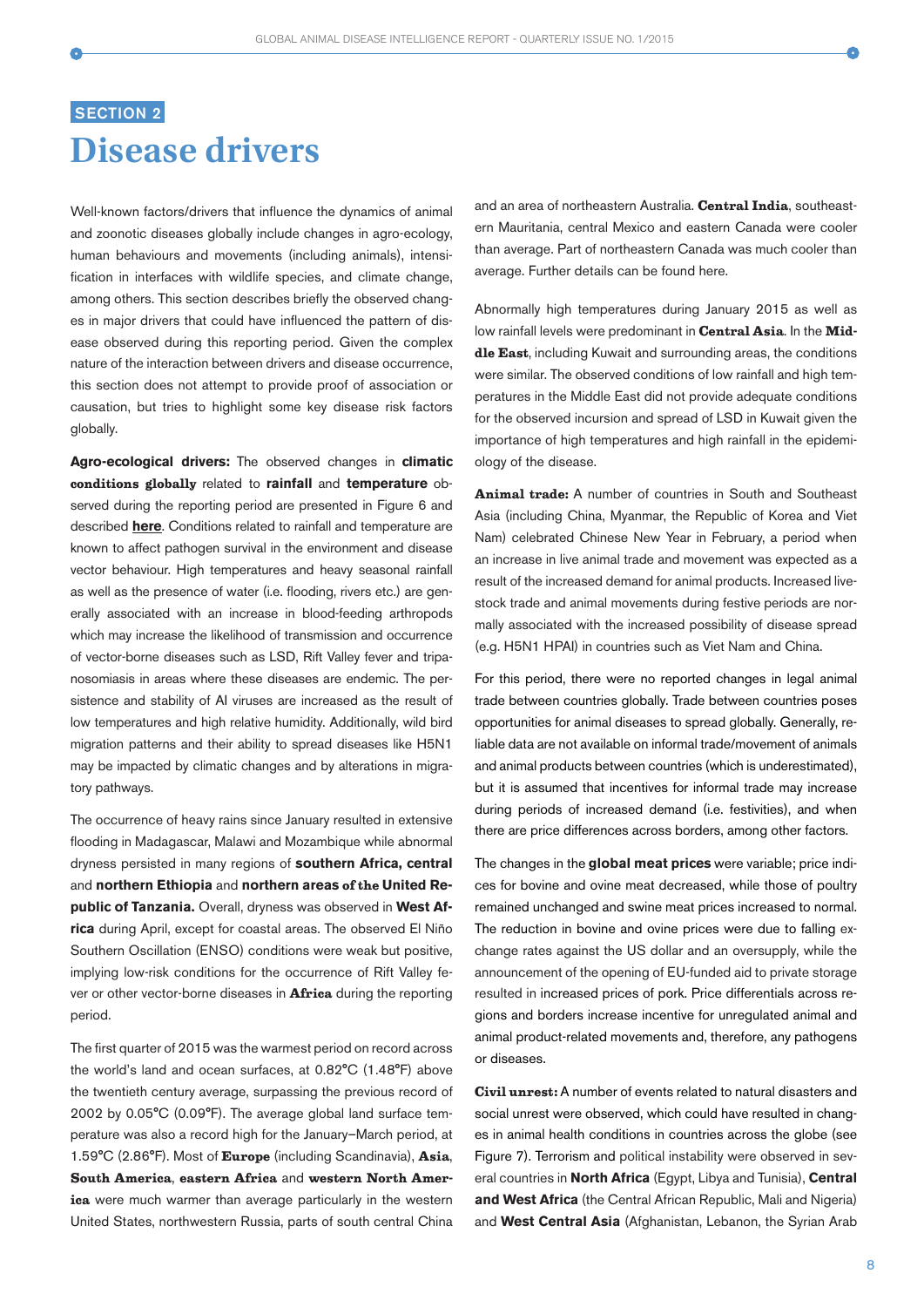Republic and The West Bank). These situations generally result in interruptions in basic veterinary services and activities leading to higher risk of diseases going unnoticed and uncontrolled spread. Related population movements also occur, with some of these movements involving animals and animal products, changing geographic locations of demands for animals and animal products and, therefore, trade and price differentials. Countries with higher

levels of activities (i.e. those reporting more than two events) include , Afghanistan, Egypt, Israel, Libya, Mali, Myanmar, Pakistan, South Sudan, Syria and The West Bank. In countries like Nigeria, where terrorism is present in particular areas, and Libya, where functional government is absent, reports of H5N1 HPAI have occurred.







**Figure 7.** Map of selected disease drivers reported globally during January to March 2015

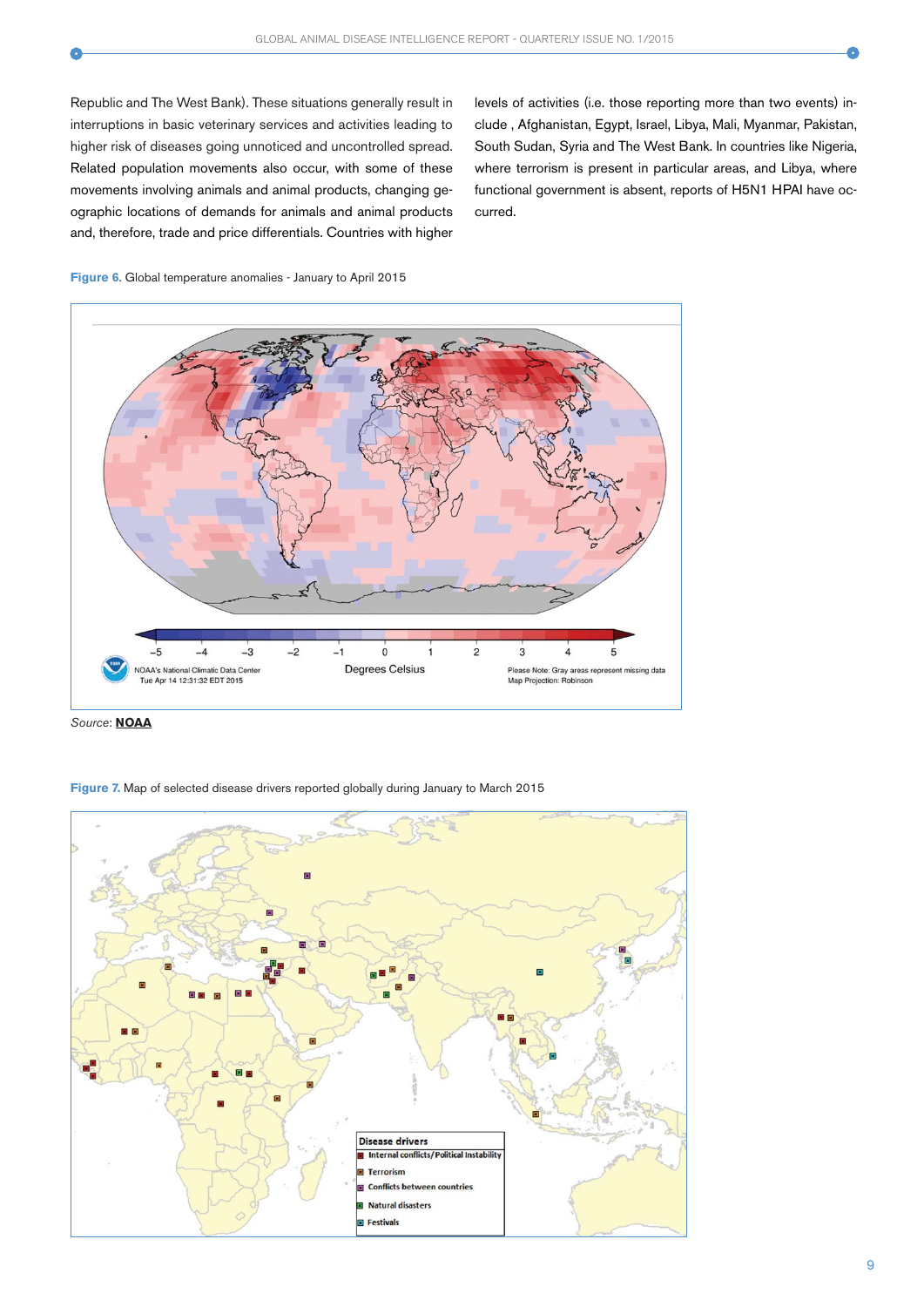# **SECTION 3 Risk assessment activities**

### **Risk of H5N1 HPAI spread in West Africa**

The confirmation of a new incursion of H5N1 HPAI into Nigeria in January 2015 meant that neighbouring countries in West Africa are at risk of introduction through multiple risk pathways including informal trade and wild bird migration. The various risk assessment activities conducted by FAO to inform mitigation efforts are summarized subsequently.

A rapid risk assessment following the World Organisation for Animal Health (OIE) framework (2004) for introduction, spread and consequence assessment, was undertaken for the five countries immediately neighbouring Nigeria. Focal points within each country responded to an online questionnaire with the following risk questions: (a) What is the risk of H5N1 HPAI spreading from Nigeria to each of the five countries via cross-border trade (legal versus illegal) and movements involving live birds, poultry products, feed, people, fomites and wild birds? (b) What is the risk of H5N1 HPAI spreading within each country once introduced via trade in live birds and products, and the movement of equipment and people and wild birds? (c) What would be the consequences of H5N1 HPAI introduction and spread in each of the five countries? The various risk categories<sup>1</sup> used went from negligible to high while the level of uncertainty<sup>2</sup> went from low to high. A summary of the overall estimated risk probabilities and associated levels of uncertainty for risk of introduction and spread for each country is presented in Table 1. The overall risk of H5N1 HPAI introduction into the five West African countries via the various risk pathways ranged from low to high, with moderate to high levels of uncertainty. The risk of H5N1 HPAI spread within each of the five countries once it has entered was estimated as medium to high with varying levels of uncertainty. The introduction of H5N1 HPAI would have important consequences for the commercial sector as well as for food security in each country (results not shown).

In addition to the rapid risk assessment, a global-level analysis of H5N1 HPAI risk factors was undertaken to identify and map areas with similar agro-ecological profiles in relation to HPAI risk of spread and persistence. Factors considered for the global-level analyses included backyard and commercial chicken densities, duck density, human population density, gross domestic product (GDP) per capita and proximity to wetlands (as a proxy for water bird risk areas). The method used was a niche modelling approach (Hogerwerf *et al.,* 2010) by FAO.

Based on the risk maps generated from the global-level analyses, Nigeria was mainly characterized by niches #8 (yellow) and #10 (red), covering 74 percent and 19 percent of its land area, respectively (Figure 8), while the other West African countries were mainly characterized by niche #8. High densities of backyard chickens and human population characterize the yellow niche, while high densities of commercial chickens and ducks characterize the red niche. Moderate distances to wetlands (about 30 km) also characterized both niches. The highest number of H5N1 outbreaks in Nigeria during 2015 was observed within niche #8. The agro-ecological patterns in Nigeria are similar to those observed in Southeast Asian countries, such as Cambodia, Indonesia and Viet Nam where H5N1 HPAI routinely occurs. Ghana is the only country in West Africa showing an agro-ecological pattern relatively similar to that observed in Nigeria, implying similar H5N1 HPAI risk. These results highlight similar H5N1 HPAI risk for Nigeria and countries in Southeast Asia based on similarities in the agro-ecological patterns observed in these countries. Given the wide distribution of the yellow niche in western Africa, the risk of disease spread in the region is considered to be relatively high.

- <sup>1</sup> **Negligible** event is so rare that it does not merit to be considered; **Low** event is rare but does occur; **Medium** – event occurs regularly; **High** – event occurs often.
- <sup>2</sup> **Low** There are solid and complete data available; strong evidence is provided in multiple references; author reports similar conclusions; **Medium** – There are some but no complete data available; evidence is provided in small number of references; authors report conclusions that vary from one another;

**High** – There are scarce or no data available; evidence is not provided in references, but rather in unpublished reports or is based on observations or personal communication; authors report conclusions that vary considerably between them.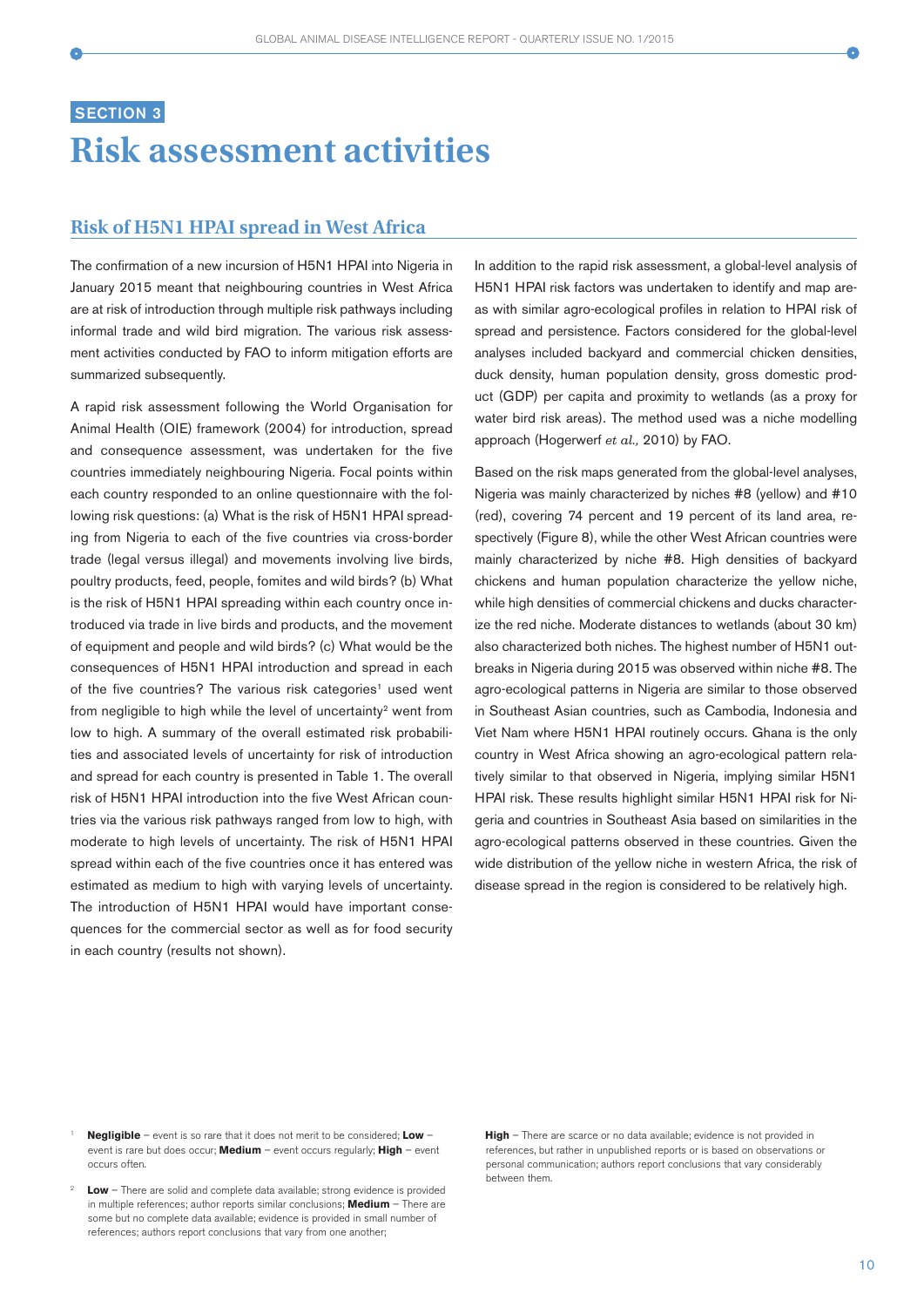**Table 1.** Results of the rapid risk assessment for H5N1 HPAI spread within West Africa. Overall estimate of risk of introduction of H5N1 HPAI into the five West African countries from Nigeria via cross-border trade (legal and illegal) and movement of domestic poultry, wild birds and people, and risk of spread of H5N1 HPAI within each country, once introduced.

| <b>RISK PATHWAY</b>                        | <b>PROBABILITY 3</b> | <b>UNCERTAINTY<sup>4</sup></b> | <b>COMMENTS</b>                                                                                                                                                                                                        |
|--------------------------------------------|----------------------|--------------------------------|------------------------------------------------------------------------------------------------------------------------------------------------------------------------------------------------------------------------|
| Introduction assessment                    |                      |                                |                                                                                                                                                                                                                        |
| Risk of H5N1 HPAI introduction to Benin    | Medium               | High                           | Illegal trade the most likely route based on previous<br>outbreak experience in 2006.                                                                                                                                  |
| Risk of H5N1 HPAI introduction to Cameroon | Medium               | Moderate                       | Presence of open borders.<br>No respect for biosecurity.                                                                                                                                                               |
| Risk of H5N1 HPAI introduction to Niger    | Low                  | Moderate                       | Existence of commercial trade with Nigeria.                                                                                                                                                                            |
| Risk of H5N1 HPAI introduction to Chad     | High                 | High                           | Lack of surveillance, bioterrorism due to Boko Haram,<br>the arrival of refugees from infected areas, open/porous<br>borders.                                                                                          |
| Risk of H5N1 HPAI introduction to Togo     | Medium               | Moderate                       | Type of production system, presence of trade links with<br>Nigeria, primary and secondary collectors, weak disease<br>recognition and surveillance system for avian diseases,<br>shared and open borders with Nigeria. |
| Spread assessment                          |                      |                                |                                                                                                                                                                                                                        |
| Risk of HPAI spread within Benin           | High                 | High                           | Based on experience with outbreaks in 2006.                                                                                                                                                                            |
| Risk of H5N1 HPAI spread to Cameroon       | Medium               | High                           | Presence of different production systems.                                                                                                                                                                              |
| Risk of H5N1 HPAI spread to Niger          | Medium               | Moderate                       | Presence of different poultry production systems with<br>differing biosecurity levels.                                                                                                                                 |
| Risk of H5N1 HPAI spread to Chad           | High                 | High                           | Lack of surveillance.                                                                                                                                                                                                  |
| Risk of H5N1 HPAI spread to Togo           | Medium               | Moderate                       | Prevalent type of production system in the country.                                                                                                                                                                    |

<sup>3</sup>**Negligible** – event is so rare that it does not merit to be considered; **Low** – event is rare but does occur;

**Medium** – event occurs regularly; **High** – event occurs often; 3 **Low** – There are solid and complete data available; strong evidence is provided in multiple references; authors report similar conclusions; **Medium** - There are some but no complete data available; evidence is provided in small number of references; authors report conclusions that vary from one another; **High** – There are scarce or no data available; evidence is not provided in references, but rather in unpublished reports or based on observations or personal communication; authors report conclusions that vary considerably between them.

**Low** -There are solid and complete data available; strong evidence is provided in multiple references; authors report similar conclusions; **Moderate** –There are some but no complete data available; evidence is provided in a small number of references; authors report conclusions that vary from one another; **High** –There are scarce or no data available; evidence is not provided in references, but rather in unpublished reports or based on observations, or personal communication; authors report conclusions that vary considerably between them.

Figure 8. (a) A ten-cluster H5N1 HPAI niche map obtained using k-mean clustering. (b) The agro-ecological niches in western Africa. (c) H5N1 outbreaks between 2004 and 2015. The red and yellow niches included regions with the largest number of H5N1 outbreaks

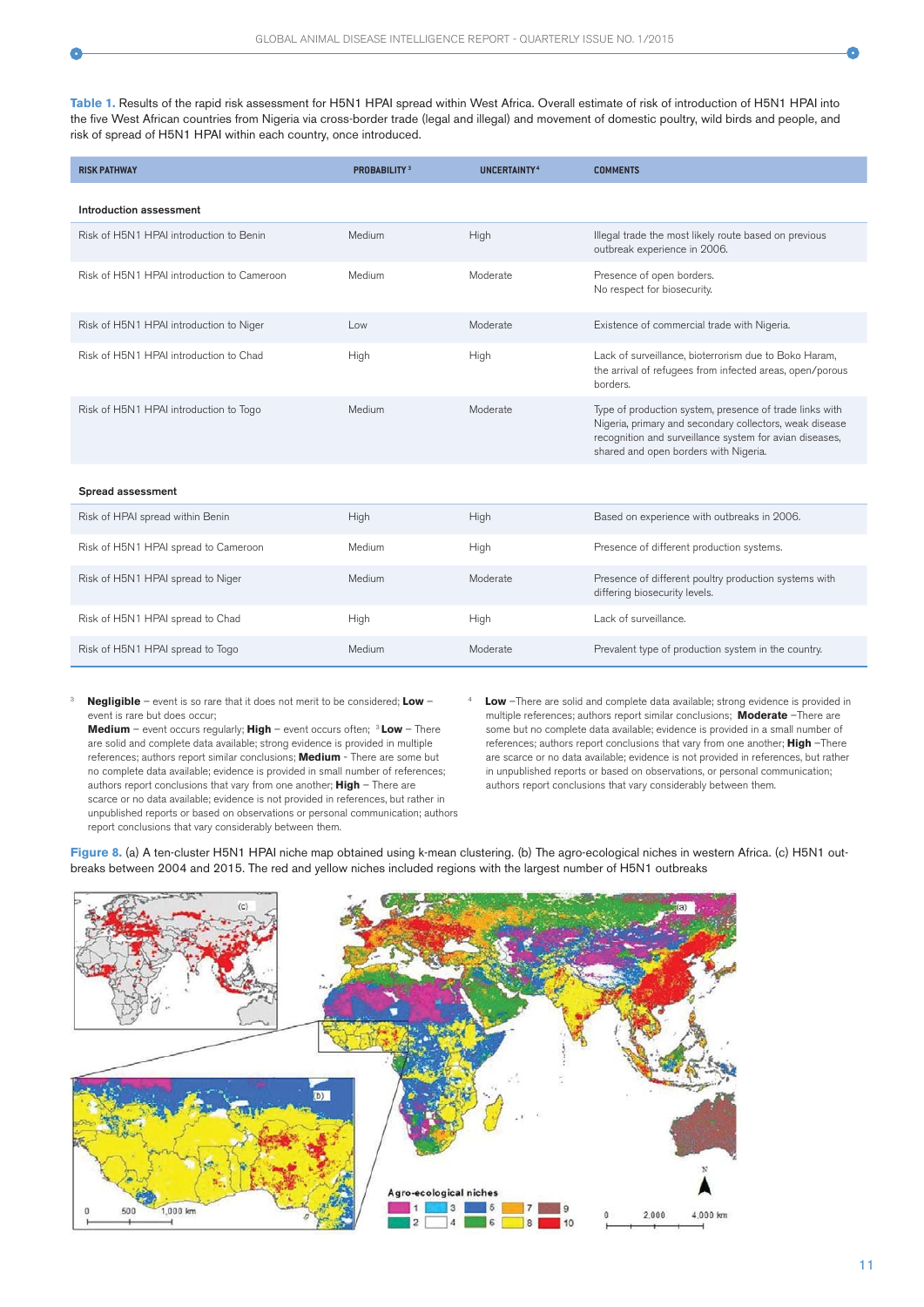# **SECTION 4 Disease forecasting**

Table 2 provides a summary of the expected disease situation globally for the next three months (from April to June 2015).

Figures are based on observed trends in disease and disease drivers such as civil unrest, climatic conditions and the opinions of FAO experts across the globe.

#### **Table 2.** Summary of forecasts for April to June 2015 (three-month period)

| <b>DISEASES</b>                                                                                                                                                     | <b>THREAT FORECAST</b>                                                                                 | <b>GEOGRAPHIC AREAS</b>                          | <b>LEVEL<sup>5</sup></b> | <b>NOTES</b>                                                                                                                                                                                                             |  |  |
|---------------------------------------------------------------------------------------------------------------------------------------------------------------------|--------------------------------------------------------------------------------------------------------|--------------------------------------------------|--------------------------|--------------------------------------------------------------------------------------------------------------------------------------------------------------------------------------------------------------------------|--|--|
| Avian Influenza(AI)                                                                                                                                                 |                                                                                                        |                                                  |                          |                                                                                                                                                                                                                          |  |  |
|                                                                                                                                                                     | Further spread of<br>H5N1 HPAI                                                                         | Middle East (Israel, West Bank,<br>Gaza strip)   | Low to medium            | Limited capacity to implement<br>adequate control measures in West<br>Bank area; historically low reporting<br>period for H5N1 HPAI.                                                                                     |  |  |
|                                                                                                                                                                     | Spread of H5N1 from Egypt to<br>neighbouring countries                                                 | North Africa (Libya)                             | Medium                   | Civil unrest, terrorism and political<br>instability in the region may exacerbate<br>the possibility of disease spread due<br>to inadequate control measures such<br>as movement control, quarantine and<br>vaccination. |  |  |
|                                                                                                                                                                     | Further spread of subtypes:<br>(H5N1, H7N9, H5N2, H5N3,<br>H5N6, H5N8) in poultry                      | Southeast Asia                                   | Low to medium            | Seasonally low period for AI activity.                                                                                                                                                                                   |  |  |
|                                                                                                                                                                     | Risk of human exposure to Al<br>viruses from poultry                                                   | Southeast Asia                                   | Low                      | Seasonally low period for AI activity.                                                                                                                                                                                   |  |  |
|                                                                                                                                                                     | Spread of H5N1 HPAI from<br>currently affected countries in<br>West Africa                             | West Africa                                      | Very high                | Continuation of civil unrest and<br>possible increase of illegal movement<br>of poultry.                                                                                                                                 |  |  |
|                                                                                                                                                                     | Spread of AI (H5N1, H5N2,<br>H5N8) in poultry                                                          | North America                                    |                          |                                                                                                                                                                                                                          |  |  |
| <b>Sheep and Goat pox</b>                                                                                                                                           |                                                                                                        |                                                  |                          |                                                                                                                                                                                                                          |  |  |
|                                                                                                                                                                     | Further spread from Mongolia to<br>neighbouring countries including<br>Kazakhstan                      | Eastern Asia                                     | Medium to high           | Existence of cross-border trade of<br>small ruminants with China particularly<br>when price differentials are favourable.                                                                                                |  |  |
| <b>FMD serotype O</b>                                                                                                                                               |                                                                                                        |                                                  |                          |                                                                                                                                                                                                                          |  |  |
|                                                                                                                                                                     | Further spread of FMD (serotype<br>O) within affected countries<br>(Mongolia and Republic of<br>Korea) | Eastern Asia                                     | Medium                   | Possible spread to other areas due to<br>uncontrolled animal movement.                                                                                                                                                   |  |  |
|                                                                                                                                                                     | Spread of FMD from Algeria to<br>neighbouring countries                                                | Northern Africa: (Libya,<br>Morocco and Tunisia) |                          | Civil unrest, terrorism and political<br>instability in the region may exacerbate<br>the possibility of disease spread due<br>to inadequate control measures such<br>as movement control, quarantine and<br>vaccination. |  |  |
| Low = An event is unlikely; Medium = An event is possible but not likely; High = An event is a strong possibility; Very high = An event is highly likely; Extremely |                                                                                                        |                                                  |                          |                                                                                                                                                                                                                          |  |  |

**high** = An event is imminent.

(cont.)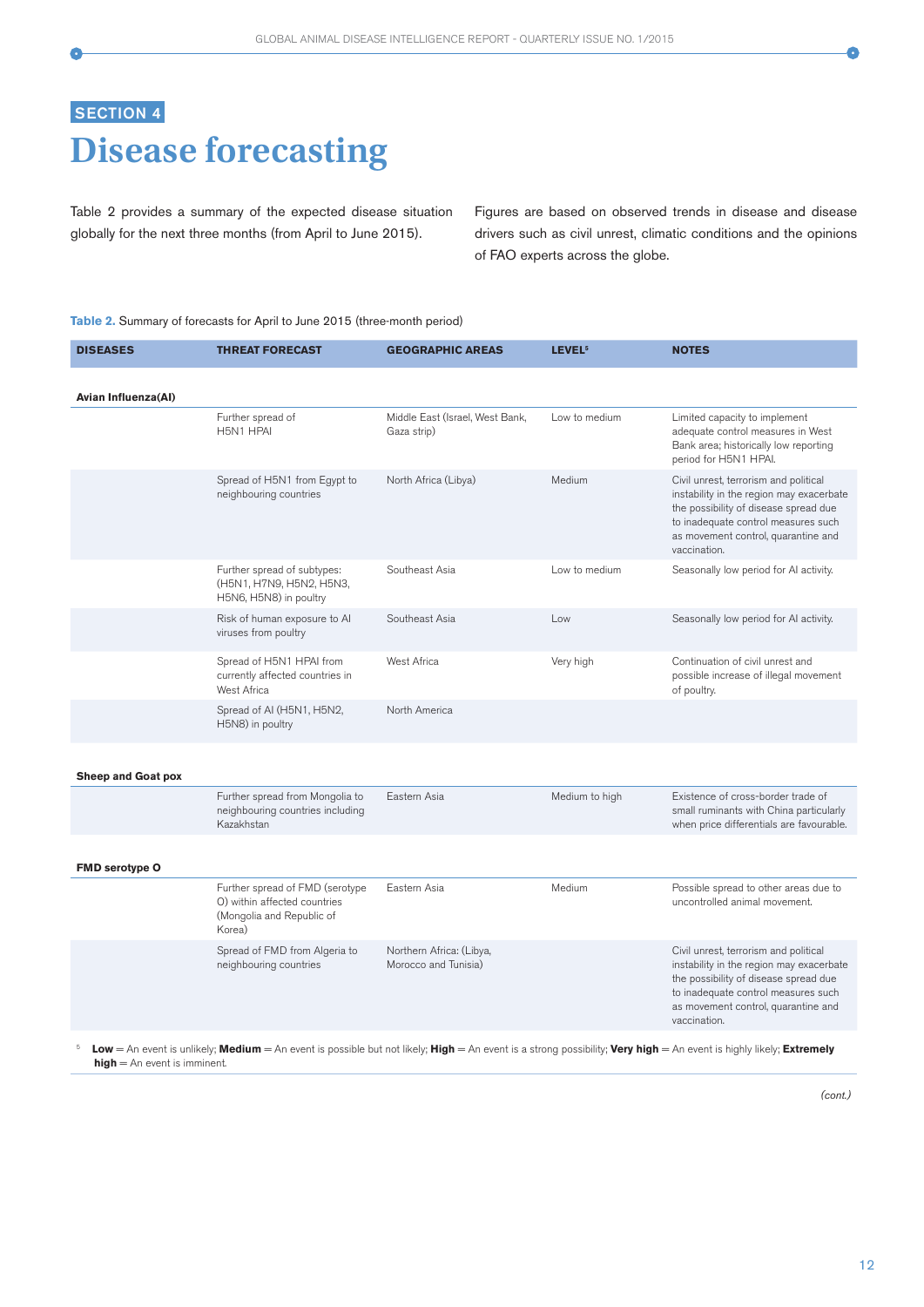$\bullet$ 

(cont.)

| Lumpy skin disease (LSD)<br>Continued regional spread and<br>Middle East, The Caucuses,<br>Medium to high<br>increased threat to livelihoods<br>Central Asia and Southeast<br>and food security<br>Europe<br>favourable.<br><b>Rift Valley fever</b><br>Possible occurrence of<br>East Africa: Kenya, Somalia,<br>Low to medium<br>outbreaks<br>Uganda, United Republic of<br>Tanzania and South Sudan<br>Northern Hemisphere in summer<br>Countries should remain vigilant.<br>Porcine epidemic diarrhoea virus (PEDV)<br>Further spread from affected<br>Central America<br>Medium<br>countries<br><b>Bovine Paralytic Rabies</b><br>Central America<br>Further spread<br>Medium<br><b>MERS CoV</b><br>Continued occurrence of human<br>Middle East (Saudi Arabia)<br>Low to Medium<br>cases in Saudi Arabia<br>expected to decrease after April.<br>Possible spread to neighbouring<br>Middle East, North Africa<br>High<br>countries<br>related to transmission dynamics, | <b>DISEASES</b> | <b>THREAT FORECAST</b> | <b>GEOGRAPHIC AREAS</b> | <b>LEVEL</b> | <b>NOTES</b>                                                                                                                                                                                                                                         |  |  |  |
|-------------------------------------------------------------------------------------------------------------------------------------------------------------------------------------------------------------------------------------------------------------------------------------------------------------------------------------------------------------------------------------------------------------------------------------------------------------------------------------------------------------------------------------------------------------------------------------------------------------------------------------------------------------------------------------------------------------------------------------------------------------------------------------------------------------------------------------------------------------------------------------------------------------------------------------------------------------------------------|-----------------|------------------------|-------------------------|--------------|------------------------------------------------------------------------------------------------------------------------------------------------------------------------------------------------------------------------------------------------------|--|--|--|
|                                                                                                                                                                                                                                                                                                                                                                                                                                                                                                                                                                                                                                                                                                                                                                                                                                                                                                                                                                               |                 |                        |                         |              |                                                                                                                                                                                                                                                      |  |  |  |
|                                                                                                                                                                                                                                                                                                                                                                                                                                                                                                                                                                                                                                                                                                                                                                                                                                                                                                                                                                               |                 |                        |                         |              | Given the importance of insect vectors<br>in the disease transmission dynamics,<br>forecasted climatic conditions during<br>the next three months in the region are                                                                                  |  |  |  |
|                                                                                                                                                                                                                                                                                                                                                                                                                                                                                                                                                                                                                                                                                                                                                                                                                                                                                                                                                                               |                 |                        |                         |              | Seventy percent chance that El Niño<br>conditions will continue through the<br>2015, and a greater than 60 percent<br>chance that it will last through autumn;<br>above normal rains may occur in East<br>Africa during the latter half of the year. |  |  |  |
|                                                                                                                                                                                                                                                                                                                                                                                                                                                                                                                                                                                                                                                                                                                                                                                                                                                                                                                                                                               |                 |                        |                         |              |                                                                                                                                                                                                                                                      |  |  |  |
|                                                                                                                                                                                                                                                                                                                                                                                                                                                                                                                                                                                                                                                                                                                                                                                                                                                                                                                                                                               |                 |                        |                         |              |                                                                                                                                                                                                                                                      |  |  |  |
|                                                                                                                                                                                                                                                                                                                                                                                                                                                                                                                                                                                                                                                                                                                                                                                                                                                                                                                                                                               |                 |                        |                         |              |                                                                                                                                                                                                                                                      |  |  |  |
|                                                                                                                                                                                                                                                                                                                                                                                                                                                                                                                                                                                                                                                                                                                                                                                                                                                                                                                                                                               |                 |                        |                         |              |                                                                                                                                                                                                                                                      |  |  |  |
|                                                                                                                                                                                                                                                                                                                                                                                                                                                                                                                                                                                                                                                                                                                                                                                                                                                                                                                                                                               |                 |                        |                         |              | Evidence points to seasonal patterns<br>in reporting/occurrence with peaks<br>during March-April period with cases                                                                                                                                   |  |  |  |
|                                                                                                                                                                                                                                                                                                                                                                                                                                                                                                                                                                                                                                                                                                                                                                                                                                                                                                                                                                               |                 |                        |                         |              | Illegal movement of camels, considered<br>to be an important spread pathway, is<br>probable in the region; uncertainties<br>particularly the role of camels.                                                                                         |  |  |  |
| Ebola                                                                                                                                                                                                                                                                                                                                                                                                                                                                                                                                                                                                                                                                                                                                                                                                                                                                                                                                                                         |                 |                        |                         |              |                                                                                                                                                                                                                                                      |  |  |  |
| Spread of Ebola in humans from<br>West Africa<br>Medium to high<br>currently affected countries<br>lead to a further spread of disease<br>which is not yet under control.                                                                                                                                                                                                                                                                                                                                                                                                                                                                                                                                                                                                                                                                                                                                                                                                     |                 |                        |                         |              | Very low and poor health condition in<br>the three most affected countries could                                                                                                                                                                     |  |  |  |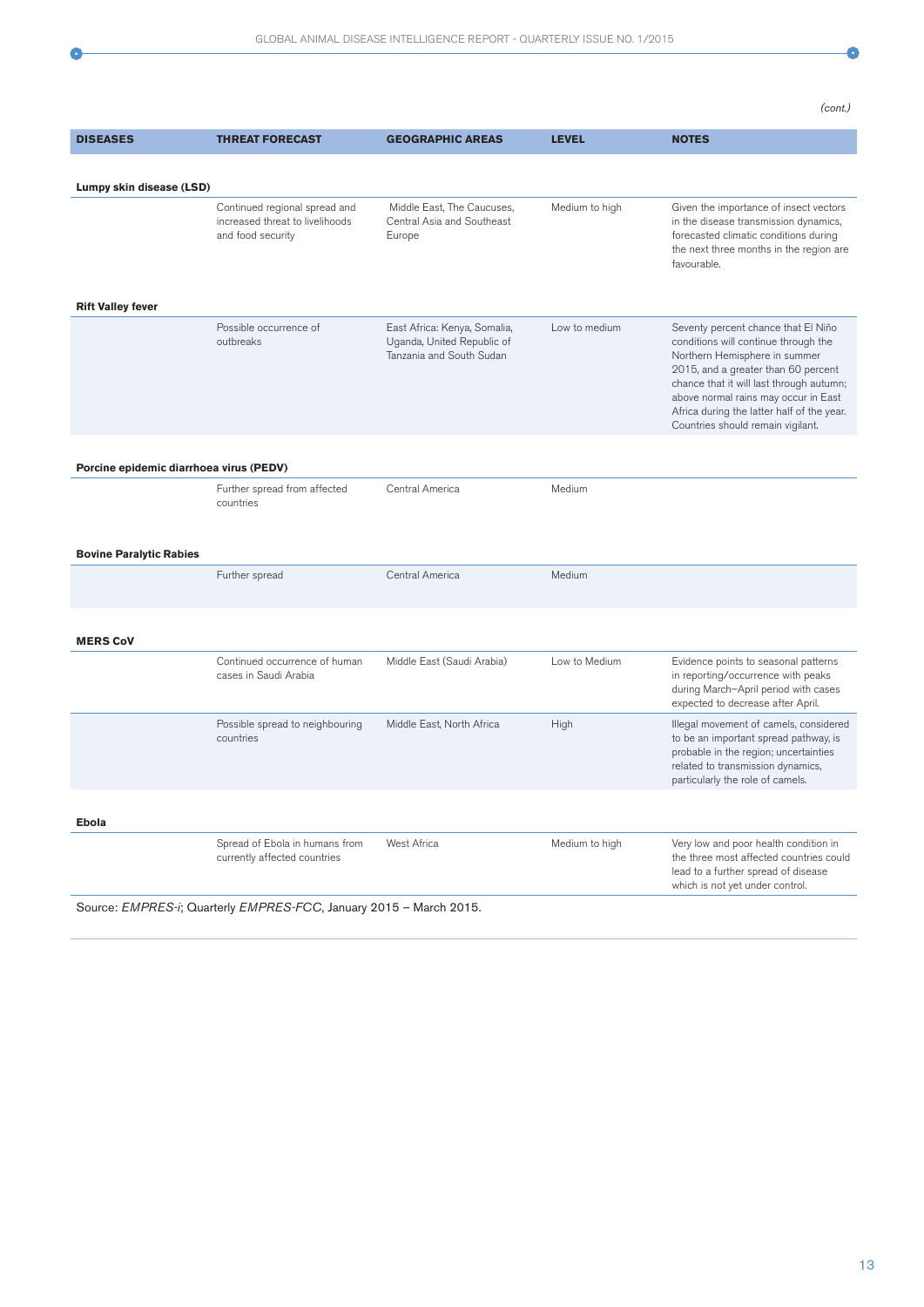## **SECTION 5**

# **New publications and articles**

**FAO.** 2015. *Addressing Zaire Ebola virus (EBV) outbreaks; Rapid qualitative expo*s*ure and release assessment*  (available at www.fao.org/3/a-i4364e.pdf).

**FAO.** 2015. FAO's support to the HPAI emergency in Egypt. Empres. Rome, FAO (available at www.fao.org/AG/ AGAInfo/programmes/en/empres/news\_060315.html).

**FAO.** 2015. H5N1, H7N9 and beyond: FAO investigates avian influenza virus diversity, geographical spread and risks at the human-animal interface. Empres. Rome, FAO (available at www.fao.org/ag/againfo/programmes/en/ empres/news\_170315b.html).

**FAO.** 2015. H5N1 HPAI spread in Nigeria and increased risk for neighbouring countries in West Africa. 2015. *Empres Watch,* 32, Rome, FAO. (available at www.fao.org/3/a-i4561e.pdf).

**Hemida, M.G., Al-Naeem, A., Perera, R.A.P.M., Chin, A.W.H., Poon, L.L.M. & Peiris, M.** 2015. Lack of Middle East Respiratory Syndrome Coronavirus transmission from infected camels. Emerg Infect Dis., 21(4) (available at wwwnc.cdc.gov/eid/article/21/4/14-1949\_article).

**Hogerwerf, L., Wallace, R.G., Ottaviani, D., Slingenbergh, J., Prosser, D., Bergmann,L. & Gilbert, M.** 2010. Persistence of highly pathogenic avian influenza H5N1 virus defined by agro-ecological niche, *Ecohealth,* 7(2): 213–225.

**European Commission.** 2015. Major knowledge gaps yet to be filled to fight animal influenza. EC-EFSA workshop 2015. *Horizon 2020* (available at ec.europa.eu/programmes/horizon2020/en/news/major-knowledgegaps-yet-be-filled-fight-animal-influenza).

**Kim, H-R., Kwon, Y-K., , Jang, I., Lee, Y-J., Kang, H-M., Lee, E-K., Song, B-M., Lee, H-S., Joo, Y-S., Lee, K-H., Lee, H-K., Baek, K-H. & Bae, Y-C.** 2015. Pathologic changes in wild birds infected with highly pathogenic avian influenza A(H5N8) viruses, South Korea, 2014. *Emerg Infect Dis.*, 21(5) (available at wwwnc.cdc.gov/eid/ article/21/5/14-1967).

**Machalaba, C.C., Elwood, S.E., Forcella, S., Smith, K.M., Hamilton, K.B.J., Swayne, D.E., Webby, R.J., Mumford, E., Mazet, J.A.K., Gaidet, N., Daszak, P. & Karesh, W.B.** 2015. Global avian influenza aurveillance in wild birds: a strategy to capture viral diversity. *Emerg Infect Dis.,* 21(4) (available at wwwnc.cdc.gov/eid/ article/21/4/14-1415\_article).

**Verhagen, J.H., van der Jeurd, H.P., Nolet, B.A., Slaterus, R., Kharitonov, S.P., de Vries, P.P., Vuong, O., Majoor, F., Kuiken, T. & Fouchier, R.A.** 2015. Wild bird surveillance around outbreaks of highly pathogenic avian influenza A(H5N8) virus in the Netherlands, 2014, within the context of global flyways. *Eurosurveillance,* 20 (12) (available at www.eurosurveillance.org/ViewArticle.aspx?ArticleId=21069).

**Zhang, Y., Feng, C., Ma, C., Yang, P., Tang, S., Lau, A., Sun, W. & Wang, Q.** 2015. The impact of temperature and humidity measures on influenza A (H7N9) outbreaks—evidence from China. *International Journal of Infectious Diseases,* 20: 122–124 (available at www.sciencedirect.com/science/article/pii/S1201971214016981).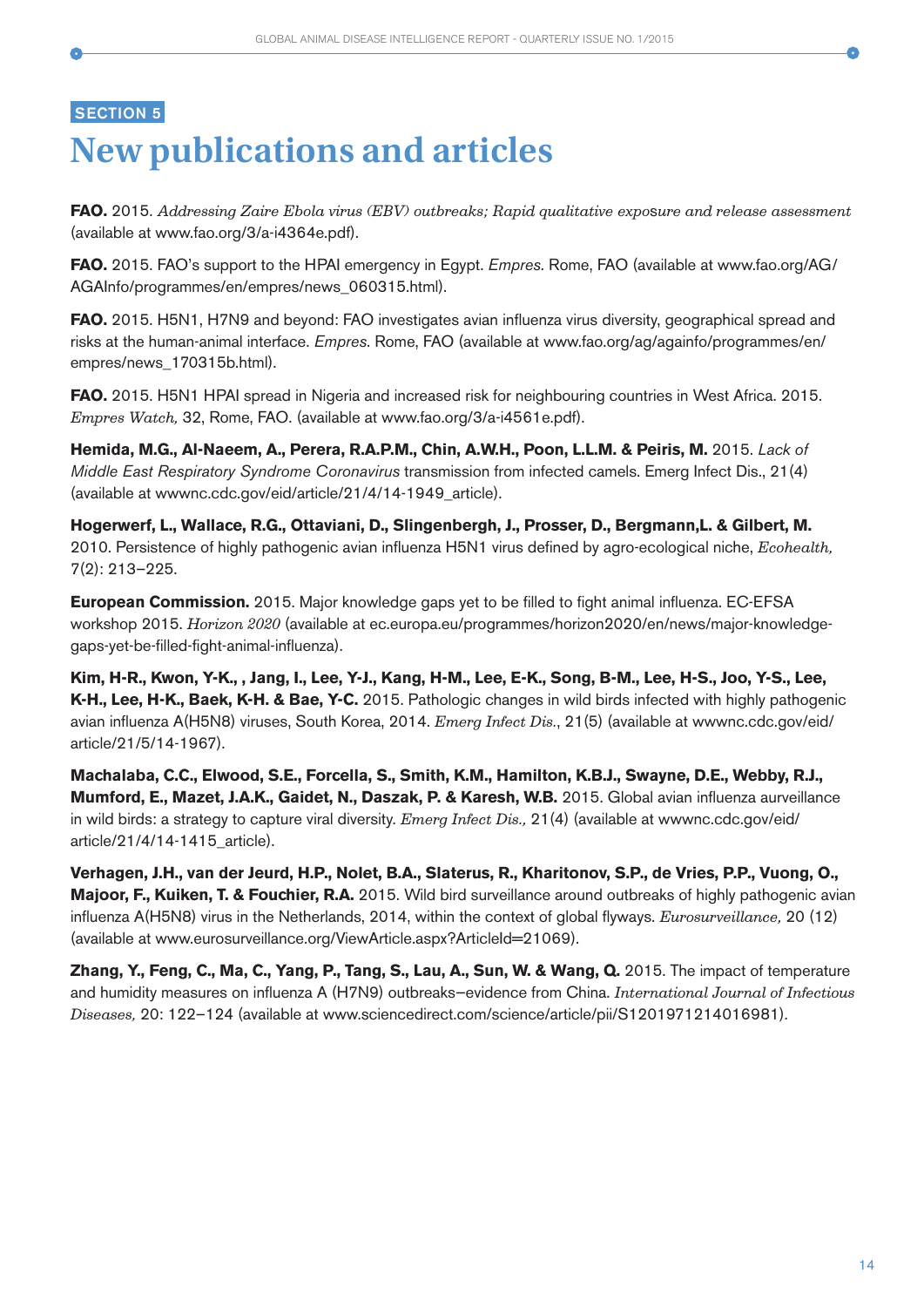# **Sources of Information**

### **CDC**

http://www.cdc.gov/vhf/ebola/outbreaks/2014-west-africa/case-counts.html

### **EMPRES-i**

http://empres-i.fao.org/eipws3g/

### **EUFMD Monthly reports**

http://www.fao.org/ag/againfo/commissions/eufmd/commissions/eufmd-home/fmd-surveillance/situation-reports/ en/

### **FAO EMPRES Watch**

Emergence of lumpy skin disease in the Eastern Mediterranean Basin countries: http://www.fao.org/docrep/019/ aq706e/aq706e.pdf

### **FAO Food Chain Crisis Management Framework - Early Warning Bulletin**

http://www.fao.org/foodchain/empres-prevention-and-early-warning/early-warning-bulletin/en/

### **FAO World Food Situation**

http://www.fao.org/worldfoodsituation/foodpricesindex/en/

### **Global Conflict Tracker**

http://www.cfr.org/global/global-conflict-tracker/p32137#!/

### **NOAA**

Http://www.ncdc.noass.gov/temp-and-precip/global-maps/

### **OIE**

http://www.oie.int/wahis\_2/public/wahid.php/Wahidhome/Home

### **WHO**

http://apps.who.int/ebola/current-situation/ebola-situation-report-1-april-2015-0